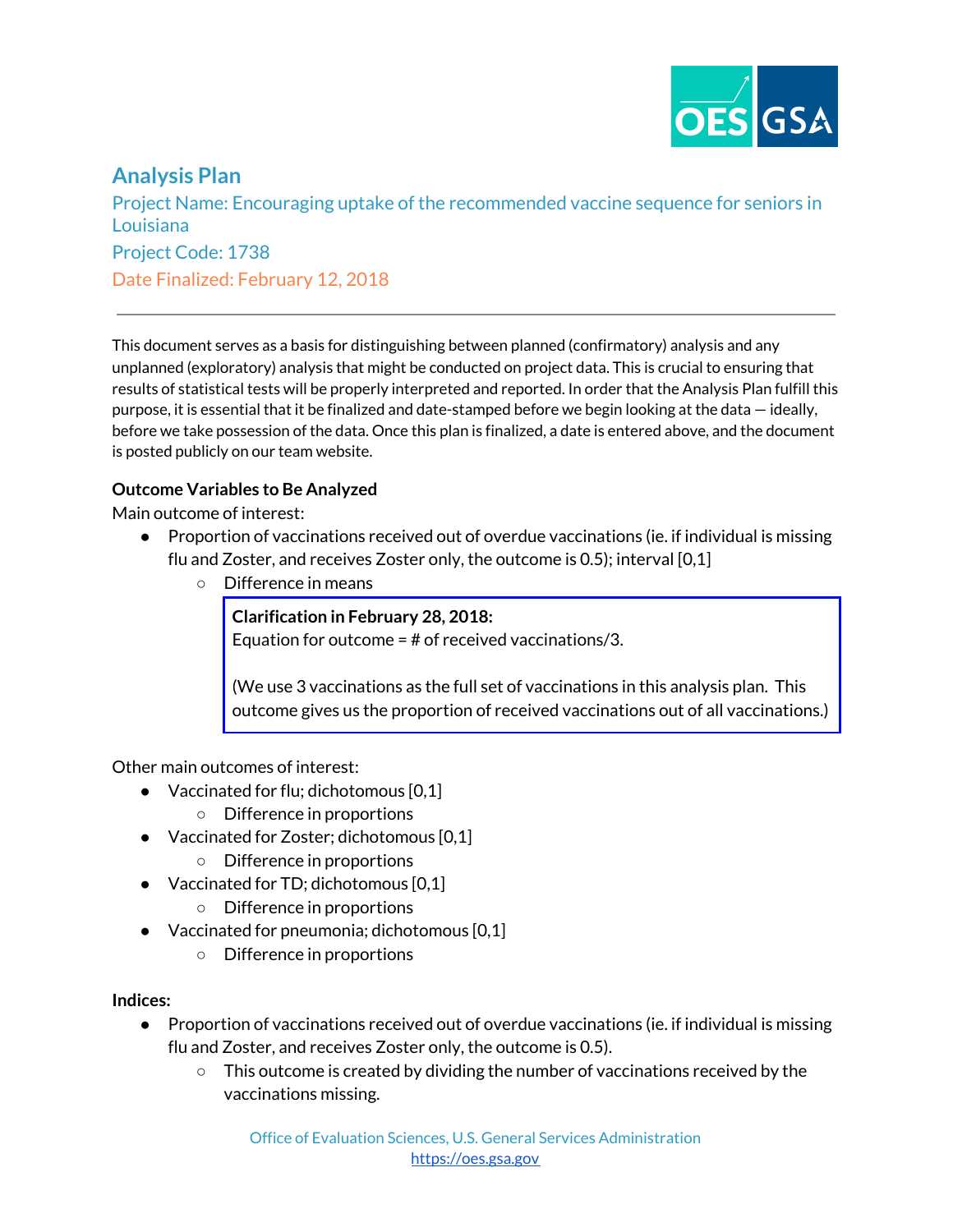○ Interval [0,1]

**Clarification in February 28, 2018:** Equation for outcome = # of received vaccinations/3.

(We use 3 vaccinations as the full set of vaccinations in this analysis plan. This outcome gives us the proportion of received vaccinations out of all vaccinations.)

### **Statistical Models:**

To estimate the ATE, we compare the number of vaccines that are received when an individual is in his/her last month in the control group, vs. the number of vaccines that are received when the individual is in his/her last month in the treatment group in the study. $^1$ 

For more precision, we account for the month when the individual receives treatment and the length of time in which the individual is in the treatment group. We make treatment month (`Z\_month`) a blocking variable. In this study individuals receive the treatment in October, November, December, or January, and therefore, are in the treatment condition for 1, 2, 3, or 4 months.

For more precision, we also account for the vaccination history of the individual. We make vaccination history into a blocking variable called (`vac\_block`). We make a `month\_block` variable that is `Z\_month` and `vac\_block` as a final blocking variable. (See "design variables" section in Transformations.) This blocking variable allows us to adjust for both length of time in treatment and vaccination effects to estimate the ATE.

### **Change made in February 28, 2018.** (After analysis started.)

**Issue:** Time trends in the study may inflate results from the study. For example, as more time goes by, more individuals receive vaccinations, regardless of treatment or control. *Z\_month* as blocking variable cannot remove time trends and therefore does not give an estimate that adheres to the objectives of the study.

**Change to blocking variable:** The new blocking variable is no longer *z\_month*, but *month*, which is an indicator for the month of the observation. We increase precision and remove the time trend by measuring the effect of treatment and control individuals within month.

The month\_block blocking variable is the combination of the month of observation and the block of the individual.

**Change to dataset:** We use the entire dataset and no longer consider only the last month that individuals are in control vs. the last month that individuals are in treatment.

<sup>1</sup> See Gerber and Green (2012) for estimating the combined immediate and lagged effect (p.280).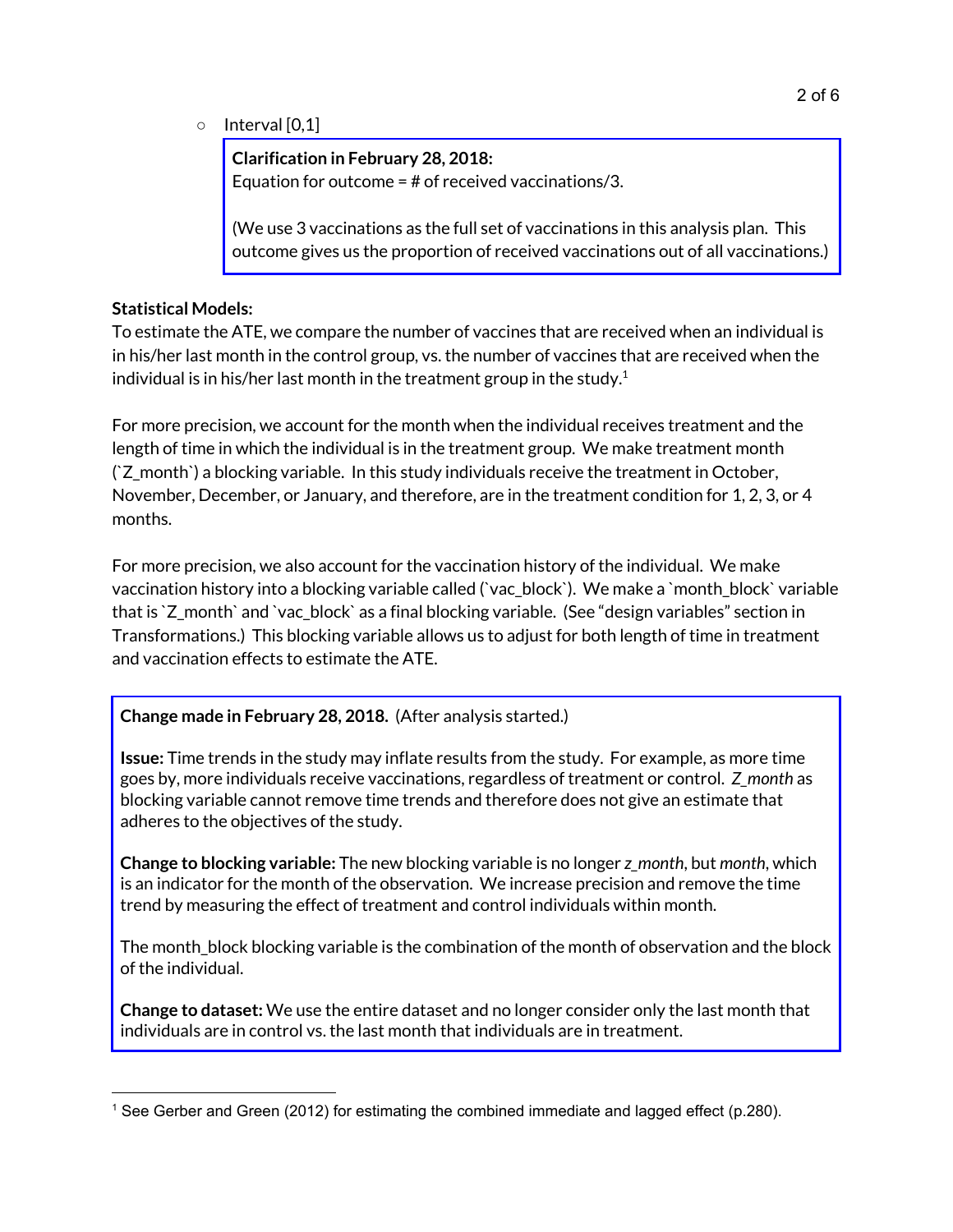Specification for main outcome:

*Y*<sub>*it*</sub> = β<sub>0</sub> + β<sub>1</sub>Z<sub>*it*</sub> + β<sub>2</sub>*X* + ε<sub>*it*</sub>

### Where

- $\bullet$   $\forall$  = vaccinations received out of overdue vaccinations
- $\bullet$   $X =$  blocking variable `month\_block`
- $\bullet$  *i* = individual
- *t* = last month when the individual is in control and the last month of the experiment.
- $\theta_1$  = average treatment effect

### **Change in February 28, 2018.**

- $\bullet$   $\gamma$  = vaccinations received out of all vaccinations
- $\bullet$   $X =$  blocking variable `month\_block`
- $\bullet$  *i* = individual
- *t* = month of observation
- $\beta_1$  = average treatment effect

We will run the same specification above for each of the vaccines as well, where *Y* is whether an individual received a specific vaccine. We will use the Holm-Bonferroni method to deal with the multiple comparisons.

### **Transformations:**

- Panel data format: we will be transforming the data received into panel data format. In the current format, each observation is by individual denoted by an unique identifier. Variables for each individual include the dates for when they received each of the 4 vaccines, and a month indicator recording the month that the individual received the postcard reminder. The dataset will be transformed so that each observation is by individual/month.
	- $\circ$  Note: For the main analysis, we will not use the entire dataset, but only the last control month and the last treatment month of the study per individual. This is because we want the average treatment effect, which is the combined immediate and lagged effects. Therefore, we want to know if an individual is up-to-date right before he/she moves into treatment, and then again when he/she has been in treatment for at least one month. With this set up, we keep all of the information about whether an individual receives in vaccine in treatment or control.

#### **Change in February 28, 2018.**

We use the entire dataset with the change in blocking variable.

- $\circ$  For follow up analysis, we will use the entire dataset because we want to compare between months.
- Additional indicator variables for vaccine: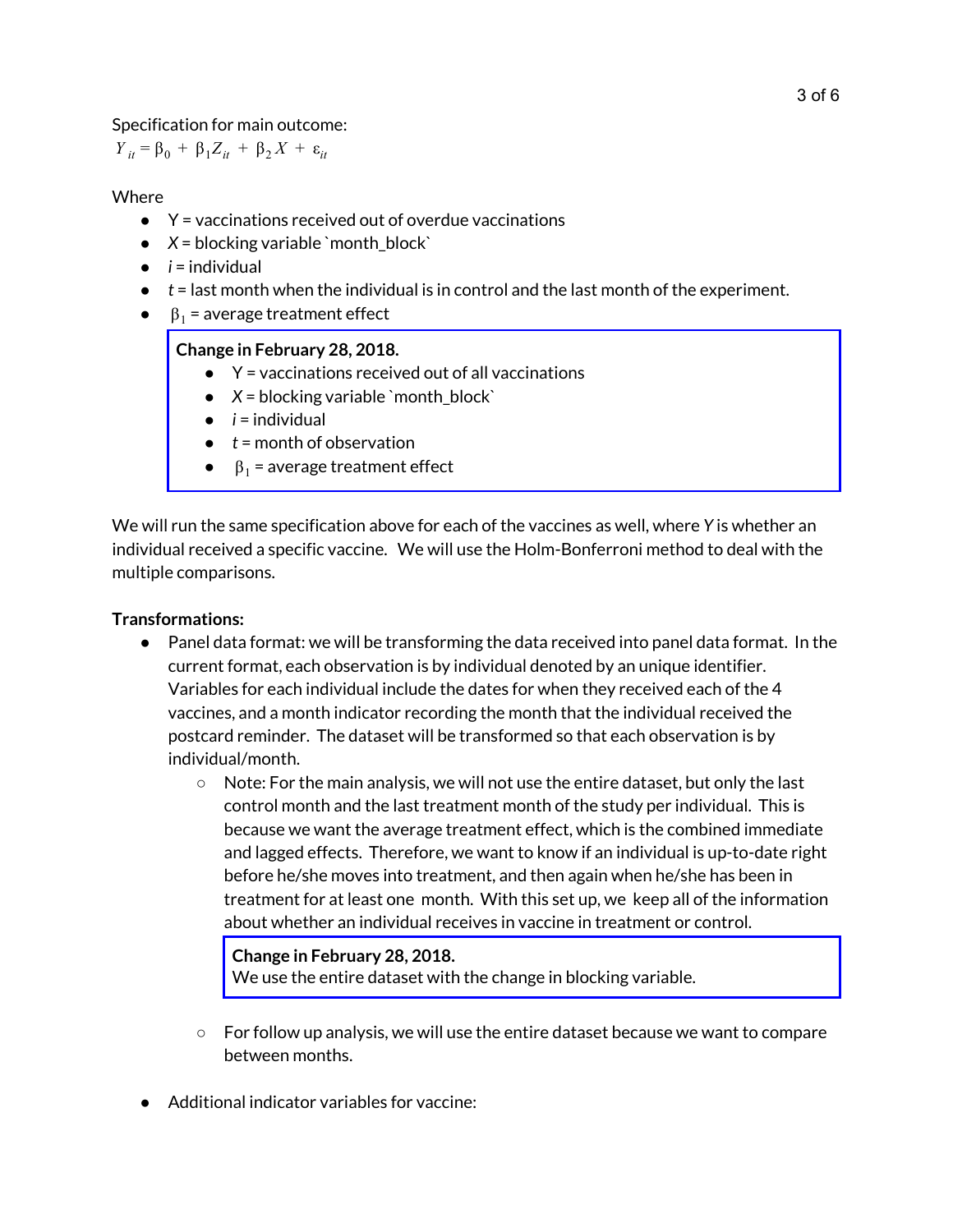- If vaccine is up-to-date, then 1; otherwise 0.
- Additional indicator variable for last month in control and last month in experiment:
	- $\circ$  If month is last month that the individual is in control, 0. If month is last month that individual is in treatment, 1. Otherwise, NA.
- Design variables for randomization: Prior to fielding the experiment, we put individuals into 4 blocks according to their vaccination history. Individuals were then randomized by block to a treatment-month. `Z\_month` is the treatment-month variable; `block` is the blocking variable. Blocks are determined by
	- Vaccinator: up-to-date on flu (last year), shingles, tetanus (n=7,657)
	- Non-vaccinator: overdue on flu, shingles, tetanus (n=99,669)
	- Partial vaccinator (all but flu): up-to-date on shingles, tetanus, overdue on flu  $(n=5,457)$
	- Partial vaccinator (mix): mix of up-to-date/overdue on flu, shingles, tetanus (n=96,084)
- Other design variables: For the purposes of clarity in analysis, we will call `block`, `vac\_block`. We make a `month\_block` variable that is `Z\_month` and `vac\_block` as a final blocking variable for the main analysis.

### **Follow-Up Analyses:**

The experimental design was set up as a block-randomized, stepped-wedge design. In addition to the main analysis, we will do the following analyses with the entire dataset.

Comparison between blocks: We will compare ATE between blocks because we expect heterogeneous effects between blocks. We expect individuals who are partial vaccinators (all but flu) to be most likely to vaccinate. We expect non-vaccinators to be the least likely to vaccinate.

## Specifications:

 $Y_{it} = \beta_0 + \beta_1 Z_{it} + \beta_2 \, block + \beta_3 (Z \, x \, block) + \varepsilon_{it}$ 

Where

- $\bullet$   $\gamma$  = vaccinations received out of overdue vaccinations
- *● block* = blocking variable `block` based on vaccination history
- $\bullet$  *i* = individual
- $\bullet$   $t =$  month
- $\theta$   $\beta$ <sub>{3,..,*n*}</sub> = differences in ATE by blocks

Comparison between months: We will compare ATE between months to determine if the postcard has greater effects in different months. We expect that the postcard will have a greater effect in the early flu season (October) than the late flu season (December).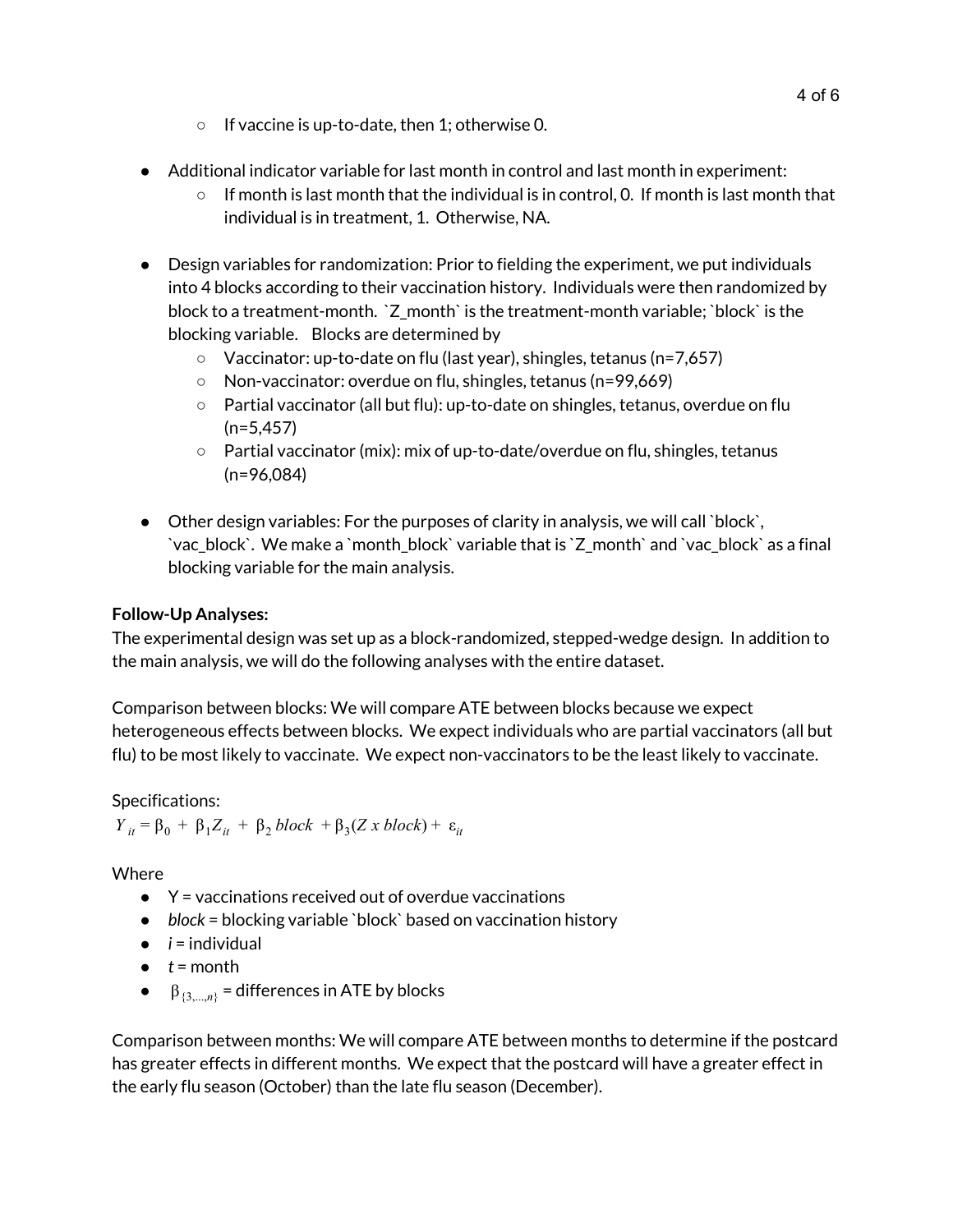Specifications:

*Y*<sub>it</sub> = β<sub>0</sub> + β<sub>1</sub>Z<sub>it</sub> + β<sub>2</sub>Z<sub>month</sub> + β<sub>3</sub>(Z x Z<sub>month</sub>) + ε<sub>it</sub> Where

- $\bullet$   $\forall$  = vaccinations received out of overdue vaccinations
- *Z\_month* = blocking variable `Z\_month`
- $\bullet$  *i* = individual
- $\bullet$   $t =$  month
- $\bullet$   $\beta_{\{3,\dots,n\}}$  = differences in ATE by months

### **Change in February 28, 2018**

Specifications:

*Y*<sub>it</sub> = β<sub>0</sub> + β<sub>1</sub>Z<sub>it</sub> + β<sub>2</sub> *month* + β<sub>{3,...,*n*}</sub> (*Z x month*) + ε<sub>it</sub>

- $\bullet$   $\gamma$  = vaccinations received out of overdue vaccinations
- *month* = blocking variable `month`
- $\bullet$  *i* = individual
- $\bullet$   $t =$  month
- $\bullet$   $\beta_{\{3,\ldots,n\}}$  = differences in ATE by months

Immediate vs. lagged effects: We will compare ATE immediately after the postcards are sent out and a month after the postcards are sent out. This comparison is similar to our first specification, but we are first comparing individuals in the month before and after they receive a postcard (immediate effect). Then we compare individuals who have received a postcard for 2 months vs. 1 month. and in the months (lagged effect). We expect that the immediate effect will be larger than the lagged effect.

### **Inference Criteria:**

HC2 standard errors. Clusters at the individual level. For all analyses, we need to do a FWER adjustment (Holm-Bonferroni method).

### **Data Exclusion:**

All data will be used in the study.

### **Treatment of Missing Data:**

A large percentage of our data include NAs. The "no data" records in the baseline data report below indicate the number of NAs per vaccine. After asking Louisiana, we learned that the NAs means that the registry has no data about that person for that vaccine.

Some reasons we think that the Louisiana Immunization Registry does not have data on these individuals include: 1) they do not receive their vaccines in Louisiana, or 2) their doctors/pharmacists do not report the vaccines to the Registry, or 3) they have never had vaccines.